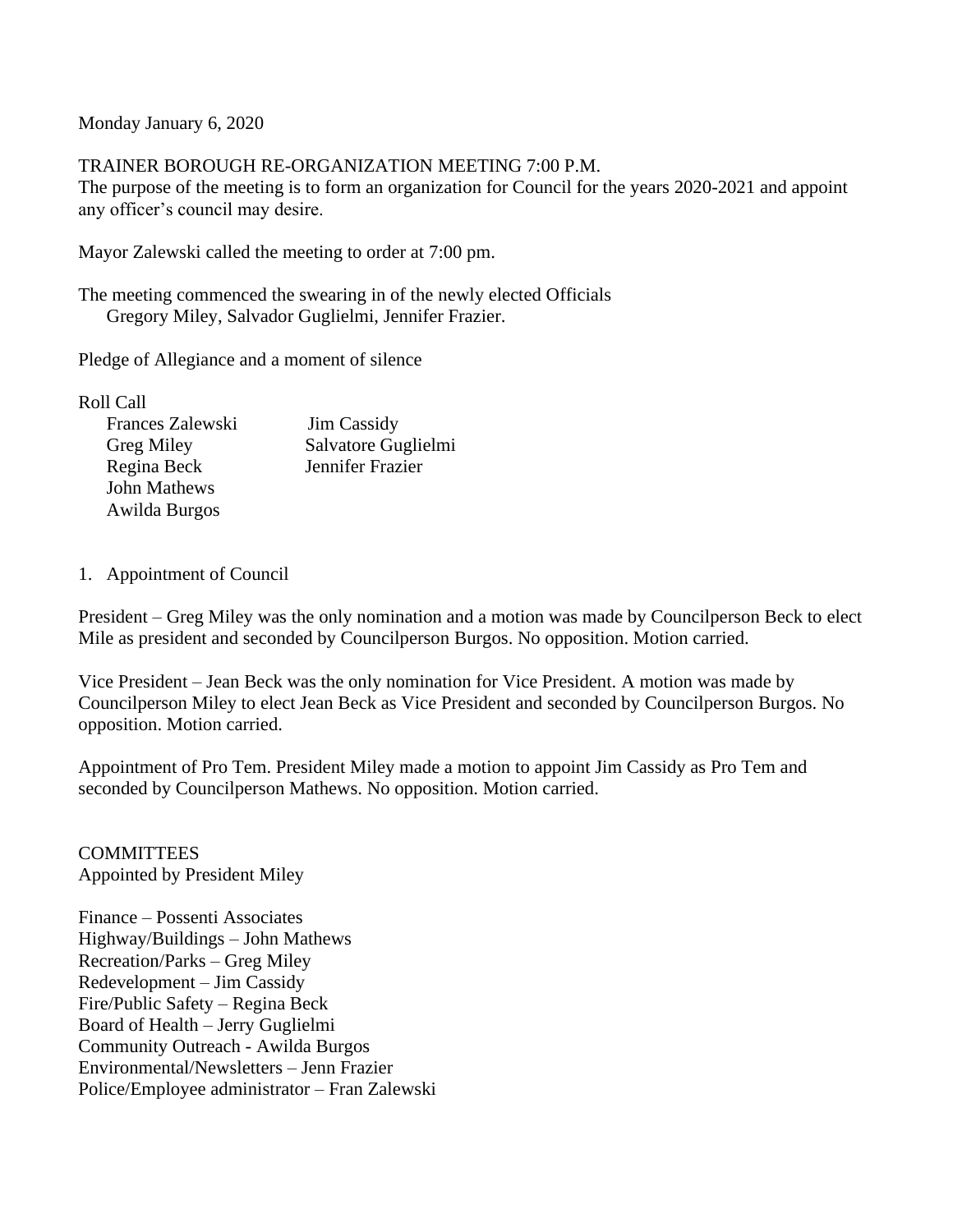- 2. Appointment of Borough Part-time Manager Possenti Associates 1<sup>st</sup> Councilman Mathews 2  $2<sup>nd</sup>$  Councilman Beck All Councilpersons present voted affirmative
- 3. Appointment of Borough Secretary Victoria Orlando 1<sup>st</sup> Councilman Cassidy 2  $2<sup>nd</sup>$  Councilman Mathews All Councilpersons present voted affirmative
- 4. Appointment of Borough Treasurer Victoria Orlando 1<sup>st</sup> Councilman Mathews 2  $2<sup>nd</sup>$  Councilman Cassidy All Councilpersons present voted affirmative
- 5. Appointment of Borough Solicitor Mike Sheridan 1<sup>st</sup> Councilwoman Beck 2  $2<sup>nd</sup> Councilman Cassidy$ All Councilpersons present voted affirmative
- 6. Appointment of Borough Engineer Stantec 1<sup>st</sup> Councilman Cassidy 2  $2<sup>nd</sup>$  Councilwoman Beck All Councilpersons present voted affirmative
- 7. Appointment of Borough Code Enforcement Officer Residential/Zoning Officer Charles Remaley 1<sup>st</sup> Councilman Cassidy 2  $2<sup>nd</sup>$  Councilman Mathews All Councilpersons present voted affirmative
- 8. Appointment of Borough Plumbing Inspector Possenti 1<sup>st</sup> Councilman Mathews 2  $2<sup>nd</sup>$  Councilwoman Beck All Councilpersons present voted affirmative
- 9. Appointment of Borough Electrical Inspector Third Party Len Warren Mid Atlantic 1<sup>st</sup> Councilman Mathews 2  $2<sup>nd</sup> Councilman Cassidy$ All Councilpersons present voted affirmative
- 10. Appointment of Borough Electrical Inspector Third Party Len Warren Mid Atlantic 1<sup>st</sup> Councilman Mathews 2  $2<sup>nd</sup>$  Councilman Cassidy All Councilpersons present voted affirmative
- 11. Appointment of Borough Health Officer Dr. Wm. Ware 1<sup>st</sup> Councilman Cassidy 2  $2<sup>nd</sup> Councilman Matthews$ All Councilpersons present voted affirmative
- 12. Appointment of Borough Deputy Health Officer Carl Spangler 1<sup>st</sup> Councilwoman Cassidy 2 2<sup>nd</sup> Councilman Beck All Councilpersons present voted affirmative
- 13. Appointment of Borough Zoning Board Solicitor Stephen Durham 1<sup>st</sup> Councilwoman Beck 2  $2<sup>nd</sup> Councilwoman Cassidy$